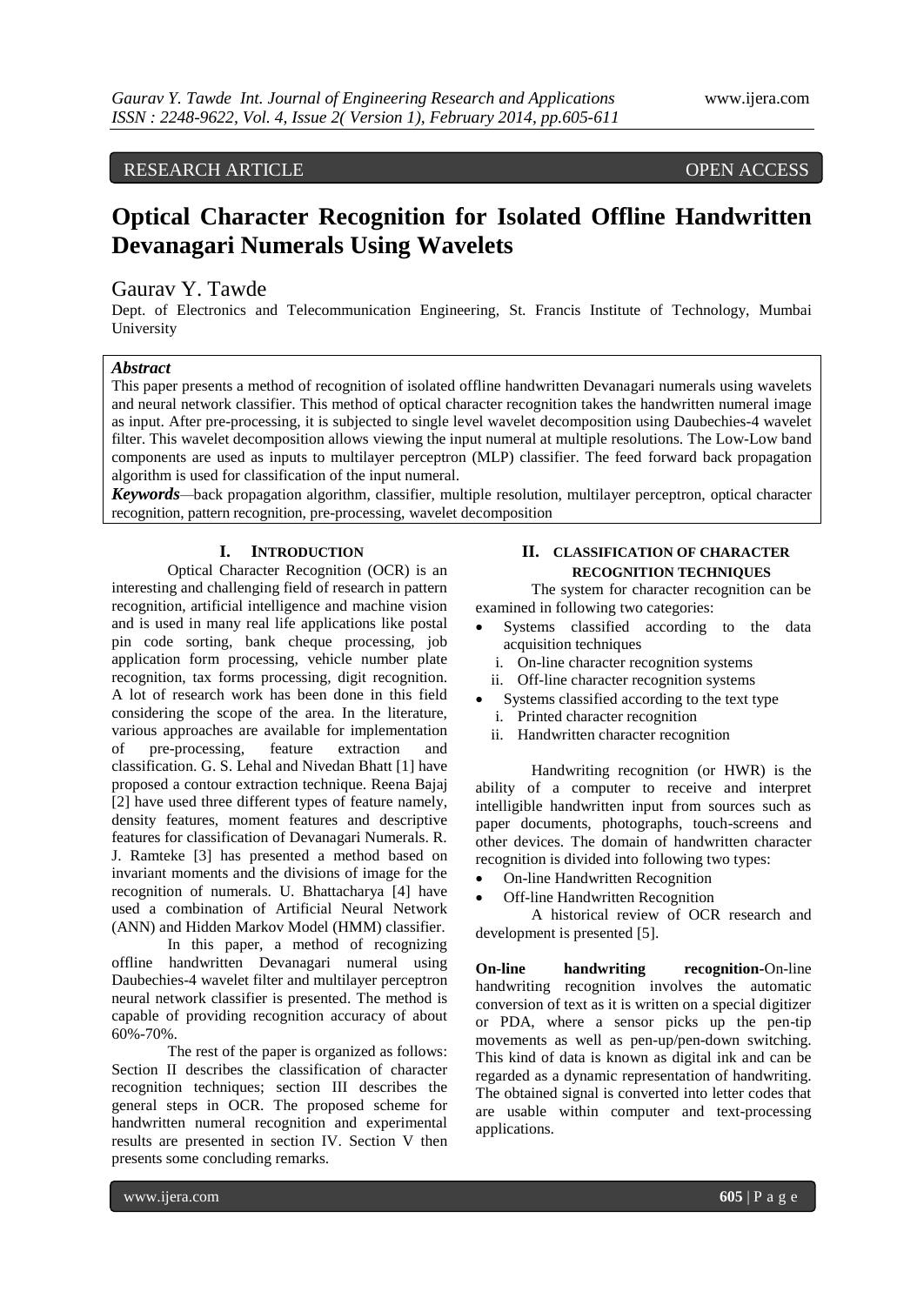**Off-line handwriting recognition-**In off-line handwritten character recognition system, image of the written text may be sensed "off line" from a piece of paper by optical scanning or intelligent word recognition. Fig. 1 shows samples of handwritten Devanagari numerals.

| $ 0\rangle$        | $\eta$         |              |              | 237 | $\frac{1}{2}$ | $\epsilon_{\rm e}$ | $\omega$                 | $\epsilon$                 |
|--------------------|----------------|--------------|--------------|-----|---------------|--------------------|--------------------------|----------------------------|
| $\sigma$           |                |              | $\mathbf{a}$ |     |               | $\epsilon$         | 10 <sup>1</sup>          |                            |
| $\overline{\circ}$ | $\overline{9}$ |              | 2   3        |     | $\frac{y}{x}$ |                    | $G \mid g$               |                            |
|                    | 0.9            | $3.81$ x 4 4 |              |     |               |                    | $\overline{\mathcal{Q}}$ | $\mathcal{F}_{\text{max}}$ |

Fig.1 Sample of handwritten Devanagari numerals [6]

Handwritten character recognition is a challenging task because of variability of writing styles of different writers from different environment. Offline handwriting recognition is significantly different from online handwriting recognition, because here, stroke information is not available. [7] The task becomes more tedious when the text document quality is low and if the characters are written very close to each other. Also some of the Indian scripts have compound characters. Some characters have similar shapes that require advanced and complex techniques for recognition. Any character recognition system has number of number of descriptive stages. Fig. 2 shows the general steps of character recognition process.



Fig.2 General process of OCR

# **III. STEPS IN OCR**

# *A. Data Acquisition*

The input to the OCR system is the scanned document image. This input image should have specific format such as .jpeg, .bmp, tiff, etc. This

image is acquired through a scanner, digital camera or any other suitable digital input device. After image acquisition the image data goes through following processes.

#### *B. Pre-processing*

The raw data is subjected to a number of preliminary processing steps to make it usable in the descriptive stages of character analysis. Preprocessing aims to produce data that are easy for the OCR systems to operate accurately. The main objectives of pre-processing are:

- Binarization- Document image binarization (thresholding) refers to the conversion of a grayscale image into a binary image.
- Noise reduction (morphological operators) removes isolated specks and holes in the characters. Noise reduction improves the quality of the document. Two main approaches used are filtering and Morphological operations. Fig. 3



Fig.3 Example of noise reduction

- Normalization- This stage removes some of the variations in the image that do not affect the identity of the input data and provides a tremendous reduction in data size.
- Skew correction- Skew Correction methods are used to align the paper document with the coordinate system of the scanner. Main approaches for skew detection include correlation, projection profiles, Hough transform.
- Slant removal-The slant of handwritten texts varies from user to user. Slant removal methods are used to normalize all the characters to a standard form.Fig.4 show example of slant removal.

Fig.4 Example of slant removal

#### *C. Segmentation*

Segmentation is the most important aspect of the pre-processing stage. It allows the recognizer to extract features from each individual character. In the more complicated case of handwritten text, the segmentation problem becomes much more difficult as letters tend to be connected to each other, overlapped or distorted. Segmentation is done to break the single text line, single word and single character from the input document. For isolated characters or numerals, segmentation task is not that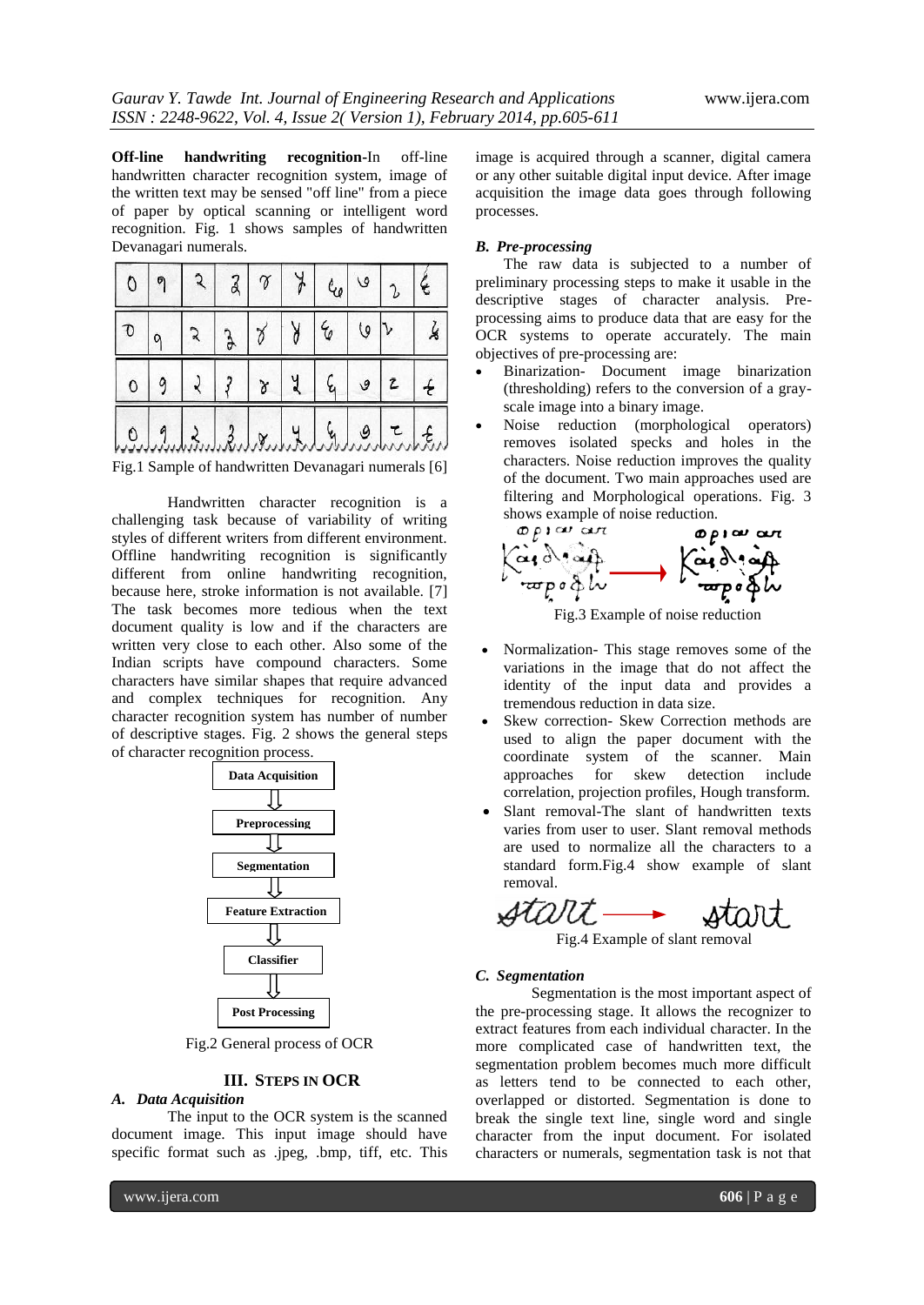difficult. However, for joint and complex strings more advanced techniques required to be employed. Fig. 5 shows the result of segmentation of characters and numbers. A novel recognition driven segmentation methodology for Devanagari OCR is presented [14] that uses graph representation to segment characters. Segmentation stage itself is an area of research.



# Fig.5 Example of segmentation and extraction

#### *D. Feature Extraction*

In feature extraction stage, each character is represented as a feature vector, which becomes its identity. The major goal of feature extraction is to extract a set of features, which maximizes the recognition rate with the least amount of elements and to generate similar feature set for variety of instances of the same symbol. Hanmandlu [9] have reported grid based features for handwritten Hindi numerals. Recognition of both printed and handwritten character and number of Devanagari Script using Gradient features and Bangla numerals based on pixel-based and shape-based features is presented. [10],[11].

Due to the nature of handwriting with its high degree of variability and imprecision obtaining these features, is a difficult task. Feature extraction methods analyze the input document image and select a set of features that uniquely identifies and classifies the character. They are based on three types of features:

- Statistical features e.g. mean, standard deviation, projections and profiles, crossings and distances
- Structural features- are based on topological and geometrical properties of the character, such as aspect ratio, cross points, loops, branch points, strokes and their directions, horizontal curves at top or bottom, etc.
- Global transformations The Fourier Transform (FT) of the contour of the image is calculated. Since the first n coefficients of the FT can be used in order to reconstruct the contour, then these n coefficients are considered to be a ndimensional feature vector that represents the character. Central, Zenrike moments that make the process of recognizing an object scale, translation, and rotation invariant. The original image can be completely reconstructed from the moment coefficients.

#### *E. Classification*

Feature extraction stage gives us the feature vector that is used for classification. Classification is the decision making step in the OCR system that makes use of the features extracted from the previous stage in the process. To do the classification we must have a data bank to compare with many feature vectors. A classifier is needed to compare the feature vector of input and the feature vector of data bank. The selection of classifier depends upon training set and number of free parameters. There are many existing classical and soft computing techniques for handwritten recognition. A system for recognition of handwritten numbers using combined Self Organizing Maps (SOMs) and Fuzzy rule is presented [12]. Support Vector Machine is another classifier found in literature that is used for mixed script character recognition process [8],[13].

#### *F. Post-processing*

The purpose of this step is the incorporation of context and shape information in all the stages of OCR systems. It is necessary for meaningful improvements in recognition rates. A dictionary can be used to correct minor errors.

# **IV. Proposed Method Of Handwritten Isolated OFFLINE Devnagari Numeral Recognition**



Fig. 6 Flowchart for OCR process

www.ijera.com **607** | P a g e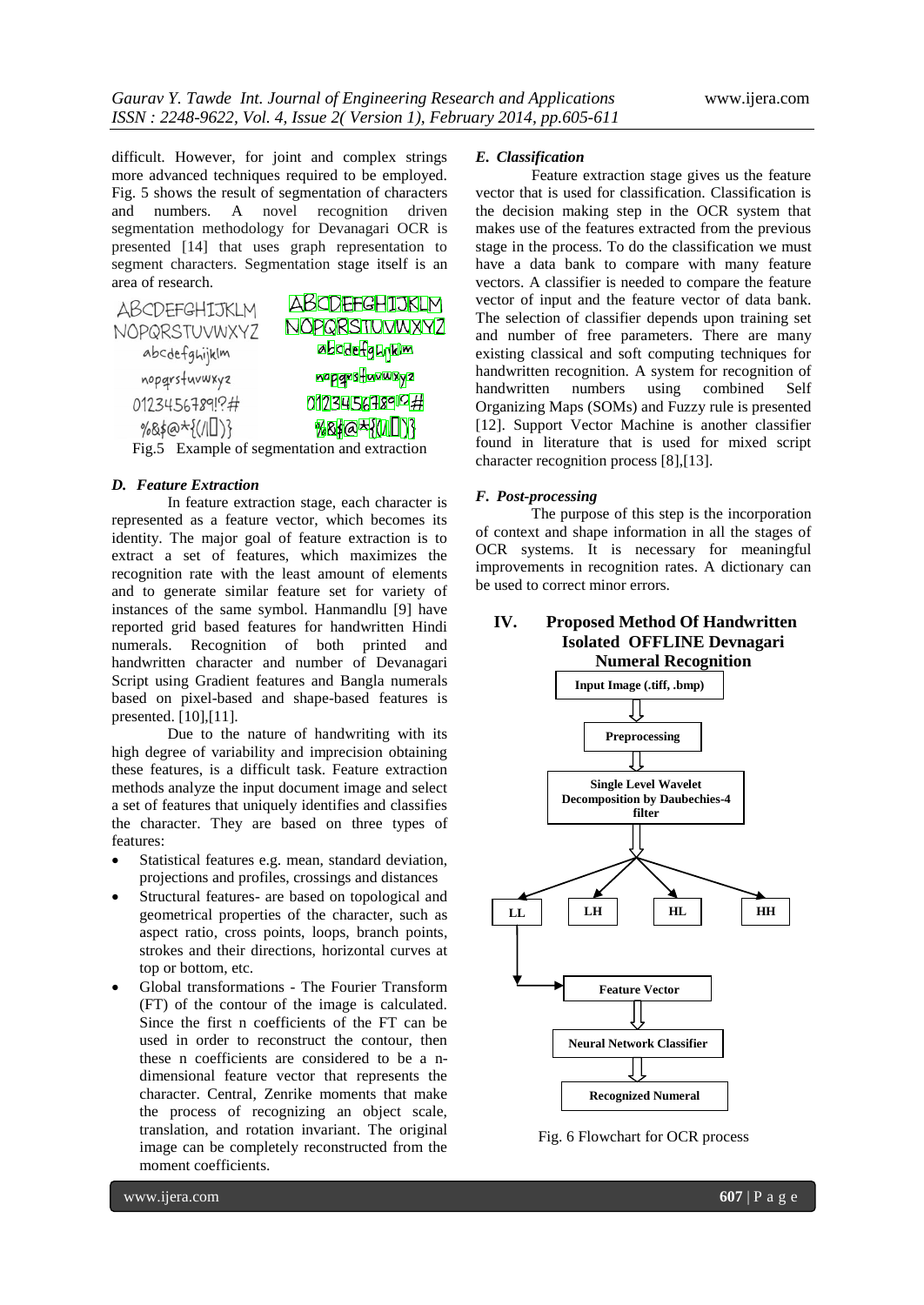#### *A. Database Description*

The handwritten Devanagari numeral database consists of 22,556 samples written by 1,049 persons. [6] This database is obtained from Indian Statistical Institute, Kolkata. Few images from this database are randomly selected for training and test sets. Generally, 70% of data is used for training and 30% for testing purpose. But division of these databases into respective training and test sets can be in other ratios also based on experiment with related effect on recognition performance.

Fig.6 shows the implementation process for the numeral recognition system. The input image of isolated handwritten numeral is input to the system. This input is subjected to pre-processing steps like resizing, binerization, noise removal to make the image suitable for further processing. The preprocessed input numeral is decomposed for single level by application of Daubechies-4 wavelet filter. Application of the wavelet filter results in decomposition of input image into four bands, namely *LL*, *LH, HL* and *HH* as shown in Fig.8. The *LL* band contains approximations of the image. These coefficients can be used for formation of feature vector.



Fig. 7 Image before and after removing spurious pixels

The objective of feature extraction is to capture the essential characteristics of the symbols, and it is generally accepted that this is one of the most difficult problems of pattern recognition. Feature extraction approach provides the recognizer more control over the properties used in identification. The most straight forward way of describing a character is by the actual raster image. Another approach can be to extract the relevant features that still characterize the symbols, but leaves out the unimportant attributes. Feature extraction process is also a form of dimensionality reduction.

Original Image





This *LL* components band obtained by wavelet decomposition is resized to 30 x 30. This resizing can be of any dimension compatible with the neural network. The image is then converted into a column vector that is having 900 elements.

#### *B. Formation of Neural Network Classifier*

In machine learning and computer vision, classification is problem of identifying which of dataset categories a new observation belongs to, on the basis of training set data containing observations whose category is known. The most common neural network model is the multilayer perceptron (MLP). This type of neural network is known as a supervised network because it requires a desired output in order to learn. The goal of this type of network is to create a model that correctly maps the input to the output using historical data so that the model can then be used to produce the output when the desired output is unknown. Different types of neural networks are found in literature [15],[16].



Fig. 9 Neural network model

In our case the network receives the 900 Boolean values as a 900 element input vector. The network gives output response with a 10 element output vector since there are 10 numerals in the database. From the 10 elements of the output vector, each of them represents a number. To relate the response of network with the desired output sensibly, the neural network should produce output with a 1 in the position of the number being presented to the network for testing. Rest all other element values in the output vector should be 0. Ideally, the network should classify each input numeral with least possible errors. The neural network needs 900 inputs and 10 neurons in its output layer to recognize the number. To create feed forward neural net with one hidden layer with tangent sigmoid as transfer function in hidden layer and linear function for output layer, and with variable learning rate back propagation training function, MATLAB<sup>®</sup> neural network toolbox is used. The hidden layer has 45 neurons. Selection of the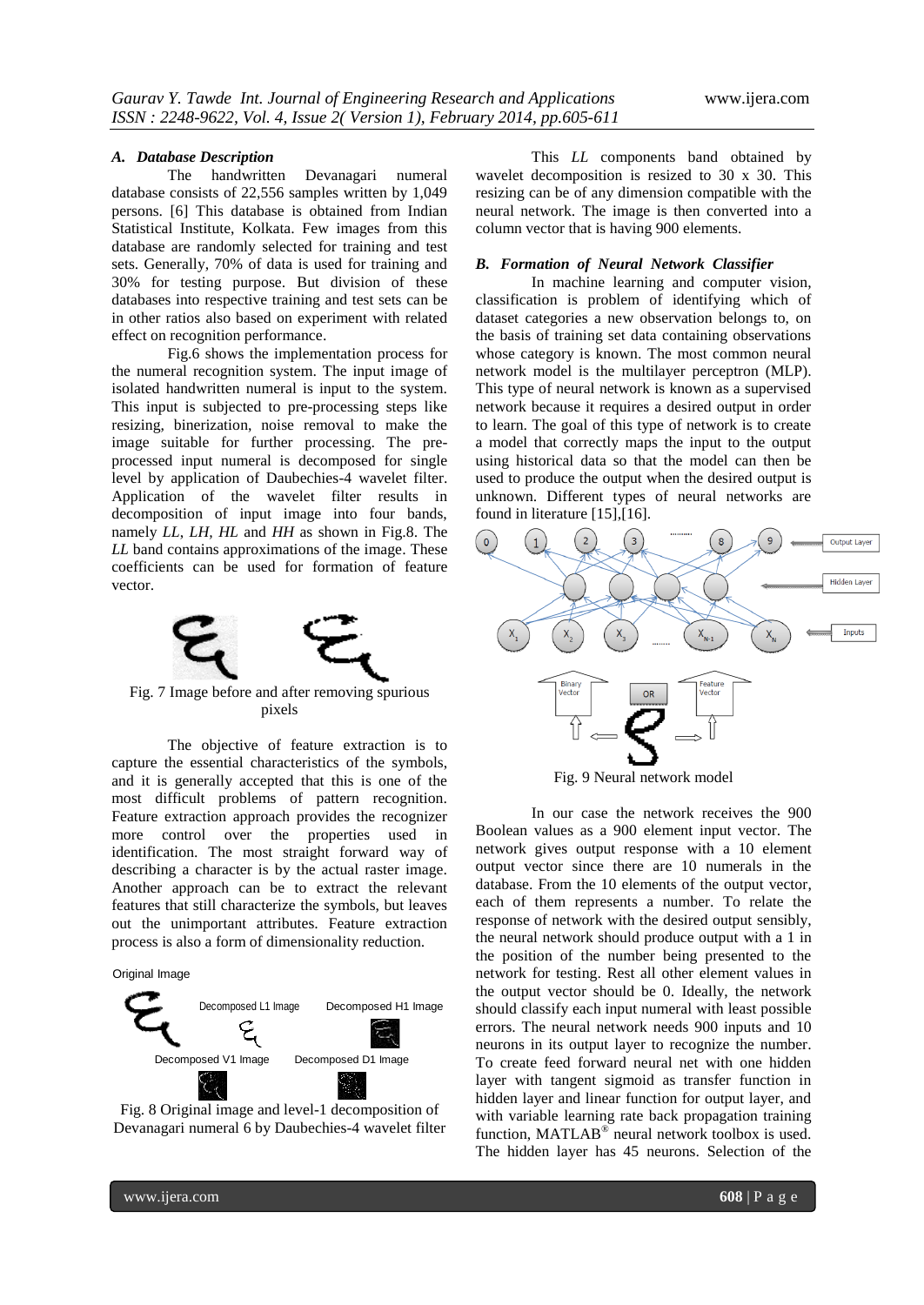number of neurons in hidden layer is done by repeated trials and experience basis. If the network has trouble in learning, then neurons can be added to this layer. The network is trained to output 1 in the correct position of the output vector and to fill the rest of the output vector with 0's.

#### *C. Experimental results*

After training, the network it is simulated with images in the database that were not included in the training phase. The results obtained after testing

of trained network on two different types of image file formats, tiff and bmp, are shown in Table I and Table II respectively. The tables indicate number of images used for training and testing purpose. It also indicate the time elapsed for training the network with the given database. This training time depends on the memory space available.

The recognition accuracy can be calculated by: % accuracy= number of images correctly recognized by the network/ total number of testing images.

| <b>Digit</b> | <b>Net</b> | No. of          | <b>Time</b>        | No. of         | Correctly  | $\frac{6}{9}$  |
|--------------|------------|-----------------|--------------------|----------------|------------|----------------|
| (Tiff)       |            | <b>Images</b>   | <b>Elapsed for</b> | <b>Images</b>  | Recognized | <b>Accurac</b> |
|              |            | used for        | <b>Training</b>    | used for       |            |                |
|              |            | <b>Training</b> | (sec)              | <b>Testing</b> |            |                |
| 0            | $\theta$   | 50              | 55.28              | 15             | 12         | 80             |
|              |            | 50              | 37.12              | 15             | 10         | 66.66          |
| 2            | 2          | 50              | 19.09              | 15             | 10         | 66.66          |
| 3            | 3          | 50              | 34.46              | 15             | 10         | 66.66          |
| 4            | 4          | 50              | 45.63              | 15             | 10         | 66.66          |
| 5            | 5          | 50              | 42.78              | 15             | 10         | 66.66          |
| 6            | 6          | 60              | 39.17              | 20             | 15         | 75             |
|              | 7          | 50              | 17.56              | 15             | 10         | 66.66          |
| 8            | 8          | 30              | 31.09              | 15             | 10         | 66.66          |

Table I Experimental Results for neural network classifier with .tiff images

| Table II Experimental Results with neural network classifier with .bmp images |  |  |  |  |
|-------------------------------------------------------------------------------|--|--|--|--|
|                                                                               |  |  |  |  |

| <b>Digit</b><br>$(\mathbf{bmp})$ | <b>Net</b> | No. of<br><b>Images</b><br>used for<br><b>Training</b> | <b>Time</b><br><b>Elapsed for</b><br>training<br>(sec) | No. of<br><b>Images</b><br>used for<br><b>Testing</b> | Correctly<br>Recognized | $\frac{0}{0}$<br><b>Accuracy</b> |
|----------------------------------|------------|--------------------------------------------------------|--------------------------------------------------------|-------------------------------------------------------|-------------------------|----------------------------------|
| $\Omega$                         | $\theta$   | 30                                                     | 11.86                                                  | 10                                                    | 08                      | 80                               |
|                                  |            | 30                                                     | 12.13                                                  | 10                                                    | 07                      | 70                               |
| $\overline{2}$                   | 2          | 30                                                     | 9.27                                                   | 10                                                    | 07                      | 70                               |
| 3                                | 3          | 30                                                     | 11.02                                                  | 10                                                    | 06                      | 60                               |
| 4                                | 4          | 30                                                     | 11.83                                                  | 10                                                    | 07                      | 70                               |
| 5                                | 5          | 30                                                     | 15.18                                                  | 10                                                    | 07                      | 70                               |
| 6                                | 6          | 30                                                     | 12.09                                                  | 10                                                    | 07                      | 70                               |
| 7                                | 7          | 30                                                     | 13.52                                                  | 10                                                    | 06                      | 60                               |
| 8                                | 8          | 30                                                     | 15.78                                                  | 10                                                    | 06                      | 60                               |
| 9                                | 9          | 30                                                     | 14.55                                                  | 10                                                    | 07                      | 70                               |







### Fig. 11 Binerized numeral image taken from postcard

Fig. 10 shows a sample postcard image. From this image, Devanagari numeral 4 is taken. The resultant image after preprocessing is shown in Fig.11. This image is given as input to the trained network. After simulation, the result obtained is shown in fig.12.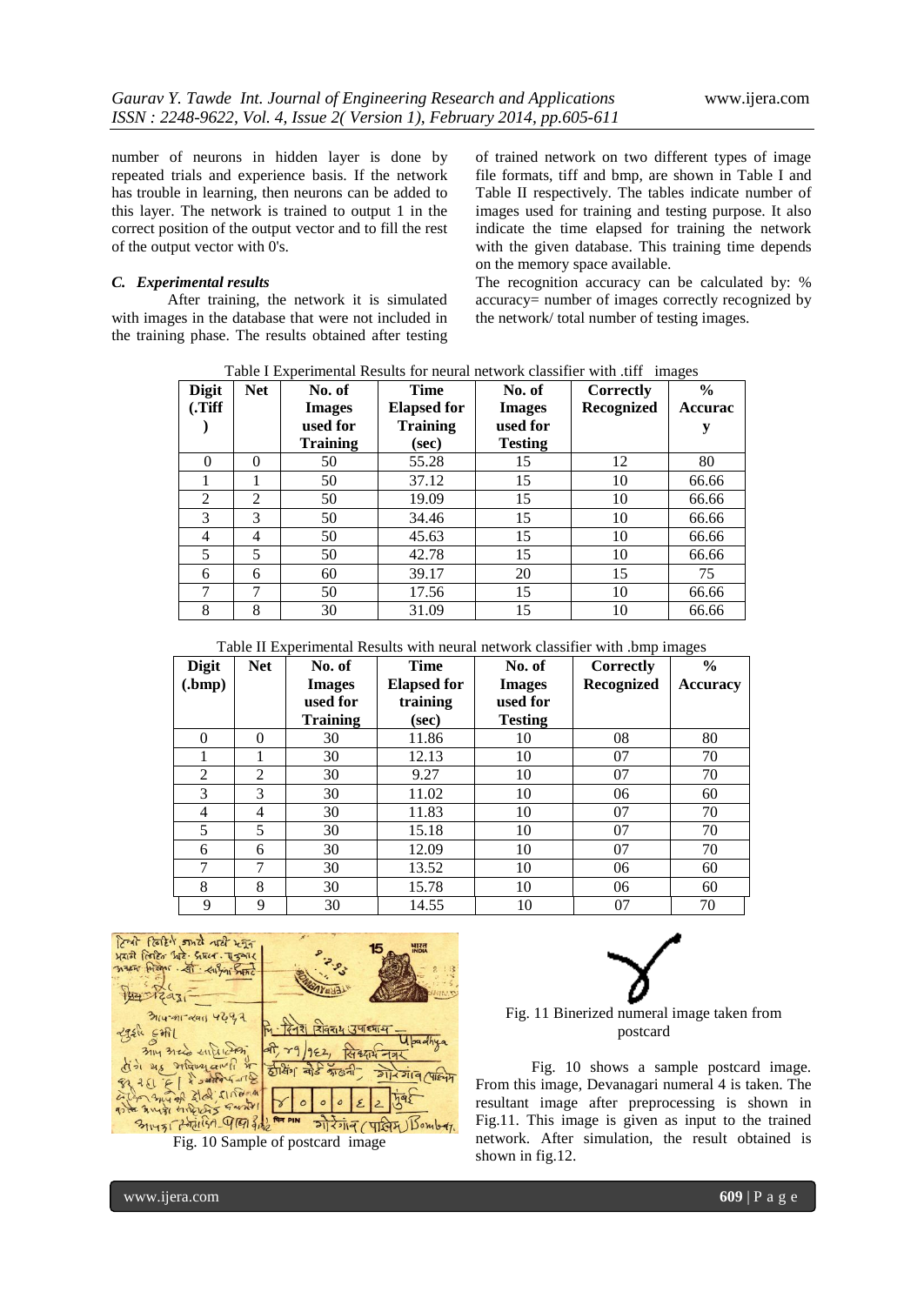obtained. The highest value is in the fourth position that correctly classifies the input numeral.

Y=sim(net,pn);

Y = [ -0.1180; -0.0098; -0.1077; **0.8755;** -0.1460; -

0.1991; 0.1631;

0.1092; 0.0236; -0.0961]

Fig.12 Result of simulation on Devanagari numeral 4

### **V. CONCLUSION**

The method of recognition of isolated offline Devanagari handwritten numerals using wavelets and neural network is presented in this paper. The recognition accuracy obtained by this method is about 60% to 70%. Wavelet decomposition allows observing the image at hierarchical resolution levels. Further improvement in accuracy can be achieved by adding relevant features to the classifier and by making use of multiple classifiers combining the different bands of wavelet decomposed structure. The wavelet decomposition bands can be used for extracting significant features that best describes the individual numeral of particular class. Also the recognition accuracy is dependent on the size of the database. Larger the size of the database used for training, higher is the rate of recognition.

### **ACKNOWLEDGMENT**

I take this opportunity to express my sincere gratitude towards all those who encouraged me in carrying out the work presented in this paper. I convey my sincere gratitude to Mr. Ujjwal Bhattacharya and to Mr. B.B. Chaudhuri from the Computer Vision and Pattern Recognition Unit, Indian Statistical Institute, Kolkata, India for providing the database of handwritten Devanagari numerals required for my work. I would like to thank all those who have cooperated with me for my work.

# **REFERENCES**

- [1] G S Lehal, Nivedan Bhatt, "A Recognition System for Devnagri and English Handwritten Numerals", *Proceedings Of ICMI, 2000, (Third International Conference on Advances in Multimodal Interfaces),* Beijing, China, October 14- 16, 2000, pp.442-449.
- [2] Reena Bajaj, Lipika Day, Santanu Chaudhari, "Devanagari Numeral Recognition by Combining Decision of Multiple Connectionist Classifiers", Sadhana, vol.27, Part-I, 59-72, 2002.
- [3] R.J. Ramteke, S.C. Mehrotra "Feature extraction based on Invariants Moment for handwritten Recognition*", Proc. of 2nd IEEE Int. Conf. On Cybernetics Intelligent*

*System (CIS2006)*, pp. 1-6, Bangkok, June 2006,

- [4] U. Bhattacharya, S. K. Parui, B. Shaw and K. Bhattacharya, Neural Combination of ANN and HMM for Handwritten<br>Devanagari Numeral Devanagari Recognition*, Proceedings of the 10th IWFHR*, pp. 613-618, La Baule, France, 2006.
- [5] Shunji Mori, Ching Y. Suen, Kazuhiko Yamamoto, "Historical review of OCR research and development," *Proceedings of the IEEE*, vol 80, No.7, pp. 1029-1058, July 1992.
- [6] Ujjwal Bhattacharya. B. B. Chaudhury, "Handwritten numeral databases of Indian scripts and multi-stage recognition of mixed numerals*," IEEE transactions on Pattern Analysis and Machine Intelligence*, vol. 31, No. 3,pp. 444-457, March 2009.
- [7] Munish Kumar, M. K. Jindal, R.K. Sharma, "k-nearest neighbor based offline handwritten Gurumukhi character recognition," International Conference on Image *Information Processing 2011(ICIIP), Published by IEEE Computer Society,* Jaypee University of Information Technology, Waknaghat, Shimla, Himachal Pradesh, India, pp. 1-4, 3-5 November, 2011. (ISBN No. 978-1-61284-860-0).
- [8] G. G. Rajput, Rajeswrai Horakeri, Siddramappa Chandrakant, "Printed and handwritten mixed kannada numerals recognition using SVM*," International Journal on Computer Science and Engineering*, vol. 2, No. 5, pp.1622-1626, 2010.
- [9] M. Hanmandlu, J. Grover, V. K. Madasu, and S. Vasikarla "Input fuzzy modeling for the recognition of handwritten Hindi numeral", in the *proceedings of International Conference on Information Technology (ITNG'07),* pp. 208-213, 2007.
- [10] Anilkumar N. Holambe, Dr. Ravinder C. Thool, Dr. S.M.Jagade, "Printed and handwritten character and number recognition of Devanagari script using gradient features," *International Journal of Computer Applications (0975-8887)* vol 2, No.9, pp. 38-41, June 2010.
- [11] P. Karla S. Peleg(Eds) ICPGIV 2006, LNCS 4338, pp.796-804,2006 and A. Mujumdar, B.B. Chaudhary, "An MLP classifier for both printed and handwritten Bangla numeral recognition," *Second International Conference on Computer Engineering and Applications* - vol 01, pp. 249-252.